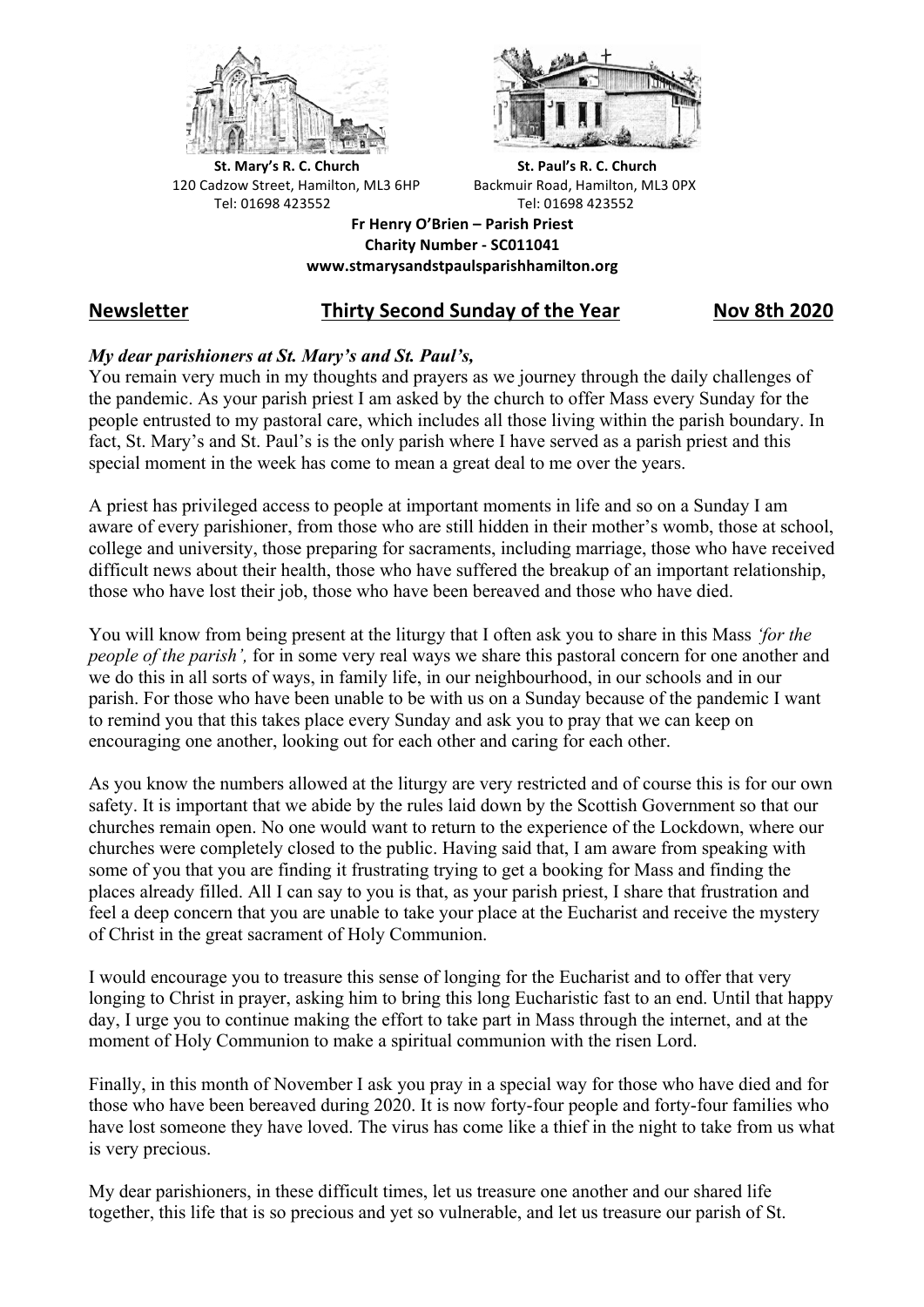Mary's and St. Paul's, which remains your spiritual home even if you are unable to be present in person. Believe me when I say, you are not forgotten! Father O'Brien

*\*\*\*\*\*\*\*\*\*\*\*\*\*\*\*\*\*\*\*\*\*\*\*\*\*\*\*\*\*\*\*\*\*\*\*\*\*\*\*\*\*\*\*\**

## *A Message from Bishop Toal:*

November is the month when, by tradition, we pray for the eternal rest of our deceased relatives and friends. This year, in all our churches, we remember especially those who have died during the pandemic. We also pray for those who have lost someone they loved, for those who were unable to say goodbye, and for those who are suffering the pain of grief. We pray for confidence in the loving mercy of God, for faith in the Resurrection to new life and for the hope of being reunited in God's kingdom.

**November Lists:** you are welcome to write down the names of your deceased relatives and friends and bring them in an envelope to be placed before the altar during this special month of remembrance for our faithful departed. Many of you include a donation (which you do not need to do); for many years we gathered these donations together and sent them to Fr. Martin Kelly to help with his ministry in Peru. Since his retirement we have sent them to a small Catholic Charity called IRT (International Refugee Trust) which seeks to support some of the most disadvantaged people in our world. So we will do the same again this year; as we remember our dear departed relatives and friends with thanksgiving, let us give others a chance at life.

**This weekend we continue our parish celebration of First Holy Communion**. I look forward very much to welcoming our young parishioners and their families for this special occasion. Please remember our First Communicants and their families in your prayers,

**First Holy Communion Cards and Gifts** are available in the stall at St. Mary's Church and in the stall at St. Paul's Church.

**Christmas Cards will be available in the parish meeting room at St. Mary's from next weekend;** we will need to observe the usual protocols regarding wearing masks, sanitizing of hands and social distancing. Clare Jones will be present to guide you.

#### **\*\*\*\*\*\*\*\*\*\*\*\*\*\*\*\*\*\*\*\*\*\*\*\*\*\*\*\*\*\*\*\*\*\*\*\*\***

**Booking for Weekday Masses** needs to be done on a weekly basis to allow for Requiems; booking for the coming week will be possible on Saturday evenings around 8pm. Thank you for your understanding and co-operation.

#### \*\*\*\*\*\*\*\*\*\*\*\*\*\*\*\*\*\*\*\*\*\*\*\*\*\*\*\*\*\*\*\*\*\*\*\*

### **St. Mary's has seating for thirty-six people (the balcony is not to be used) St. Paul's has seating for thirty people.**

*Please think about choosing St. Paul's for your visit as it may well be quieter there, especially on Sunday morning.*

**The Diocese has recommended that we have a booking system for places at the liturgy**; this is for safety reasons and also to ensure that people are not disappointed if they arrive at church and discover they cannot enter. For each service the parish **must** retain details of all those attending to ensure that contact tracing can be carried out if necessary.

**Please consult the parish website, stmarysandstpaulshamilton.org,** to book a place through **Eventbrite** or by phoning the church house. Details of our services will be given on the parish website, but please be aware that timings for Mass on the Sunday are different to our normal programme: